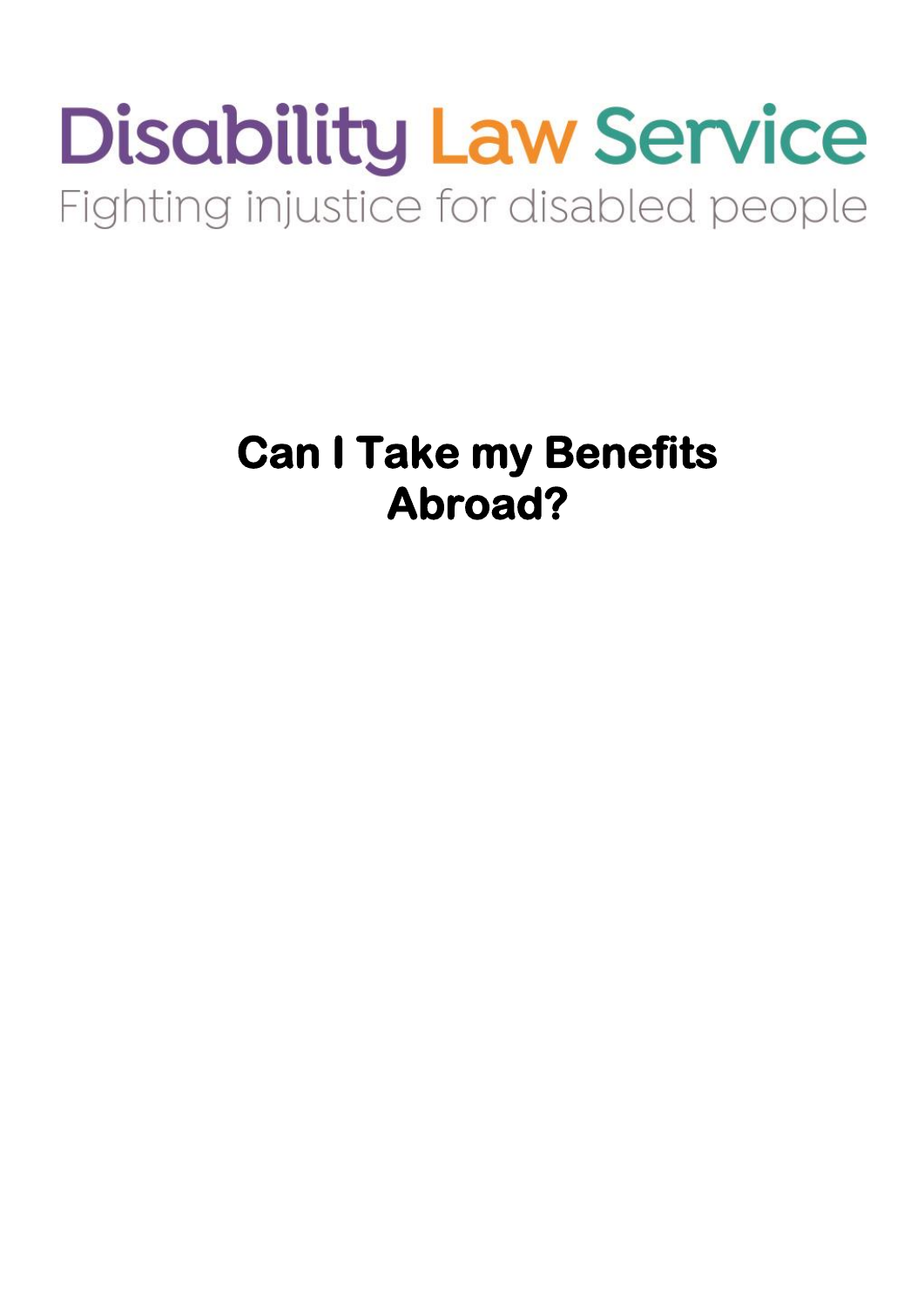# **Introduction**

Different benefits have different rules – some benefits can be taken abroad to certain countries, while others cannot. In this factsheet, we examine the benefits we most often deal with at the Disability Law Service. Whether or not you will be able to keep receiving your benefit when you go abroad will often depend on two factors:

- 1. **Temporary or Permanent absence**: The first is whether your absence is classed as temporary or permanent.
- 2. **Country of travel:** The second is your destination as there are different rules for different countries.

#### *What This Factsheet Will Cover*

We will be covering three important topics -

- **The issue of Temporary or Permanent residence**.
- **The different rules for when travelling to a European Economic Area country.**
- **The rules for when travelling to a non-European Economic Area country.**

#### *Good Practice When Traveling Abroad*

If you do decide to travel abroad and wish to continue receiving your benefits, then it is very important you inform the **Department for Work and Pensions (DWP)** which oversees your benefit(s). This is because: (a) you can make sure there have been no recent policy or law changes; and (b) that they are happy for you to receive your benefit abroad.

**Disability Law Service** Fighting injustice for disabled people © DLS 2017 Registered Charity Number 280805. Company Registration Number 1408520 1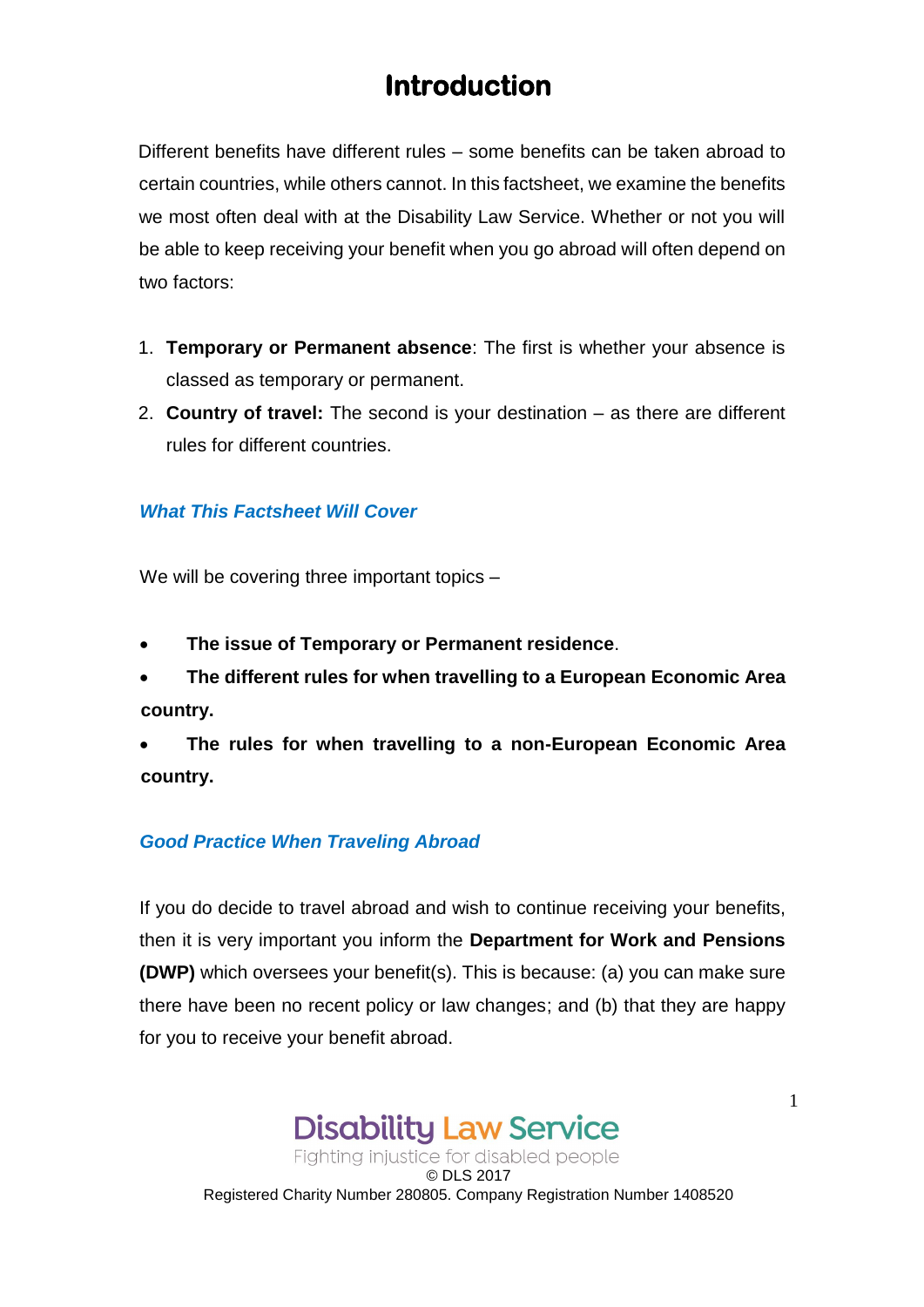This can save unnecessary problems for yourself and you will be able to iron out any possible problems before you travel.

For details on benefits not mentioned, ring our advice line on **0207 791 9800**. You can also look at DWP's website for further information and to check that you are up to date with any changes in the law.

#### **Warning:**

**Please make sure you contact the DWP before making any decision as rules change and you do not want to be in another country when the DWP decides to stop your benefits.** 

**Please contact our advice line for further advice and information.** 

# **Temporary or Permanent Absence**

Temporary absence has different meanings depending on the benefit. Where it is undefined, guidance comes in case law from the courts and the Social Security Upper Tribunal. Every case has to be looked at individually.

The **three most important factors** that will be considered are:

- Your intention when going abroad;
- The length of your absence; *and*
- The reason for your absence.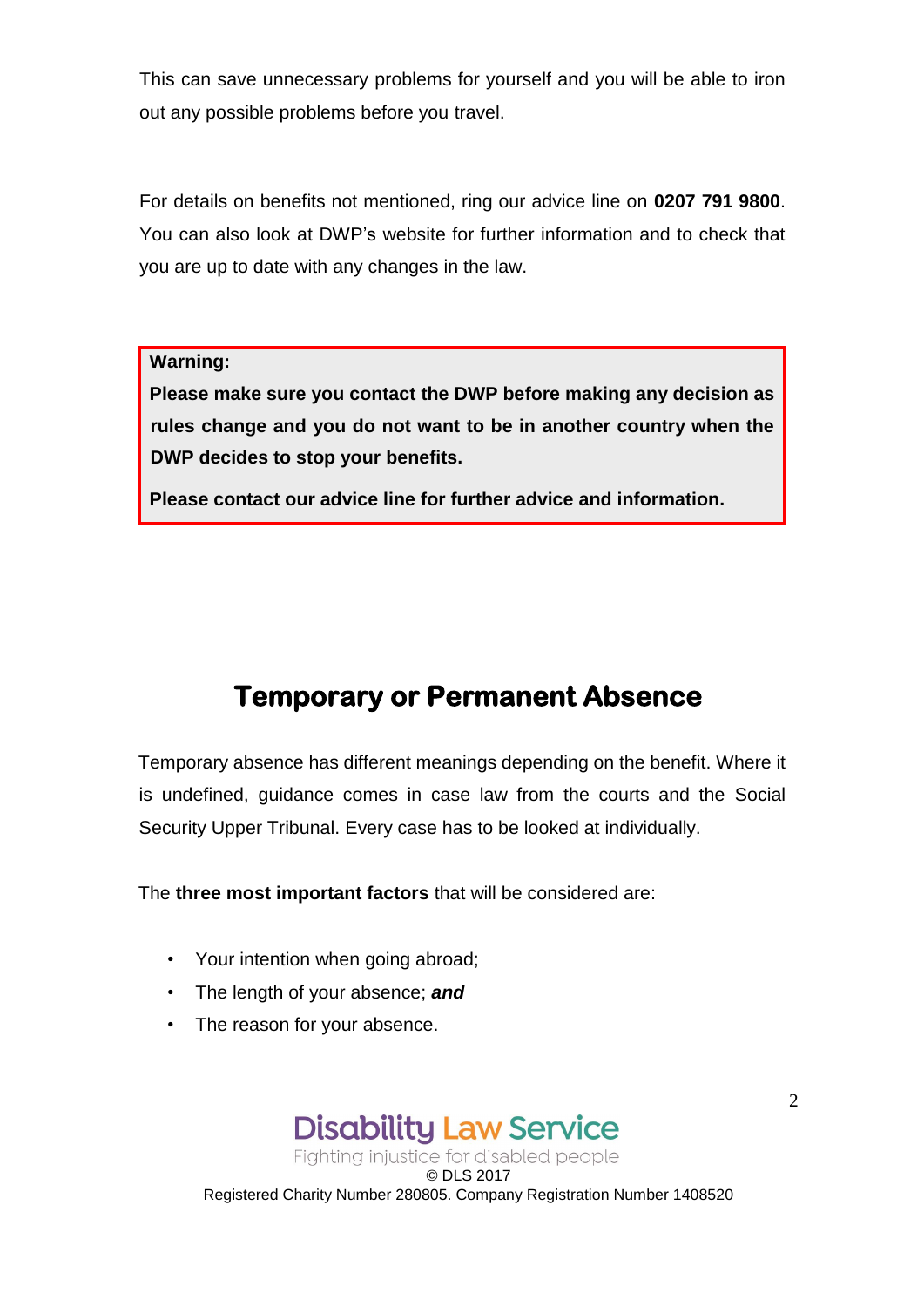It is up to you to prove that your absence is temporary – rather than the Benefits Agency having to prove that it is not. The fact that you do not have a return date does not mean that your absence is permanent, but having a return ticket means it should normally be viewed as temporary. **The longer you are away the more difficult it will be to prove it is temporary.** 

The nature of an absence can change over time. If you extend the length of your stay, the DWP may consider your absence as permanent. These are the sorts of factors that the DWP will take into account when you contact them.

It is up to the DWP to make a decision as to whether you are eligible to continue receiving benefits. Should you need to appeal a DWP decision, the court or tribunal will also take into account these factors.

If you do travel abroad for a short stay, you might have problems reapplying for your benefits. If you end up staying longer than 26 weeks, depending on the benefit, you may fail the residence tests.

**Warning:** 

**Please note, as of July 2016, new rules now apply for the Housing Benefit. The new rules allow your housing benefit entitlement to continue for up to 4 weeks while you are abroad – whatever your reason for travelling, provided the absence is unlikely to exceed 4 weeks.**

**Entitlements to continue receiving your benefits while abroad for longer than 4 weeks (up to 52 weeks) will depend on your reason for travelling.**

**Please contact our advice line for further advice and information.**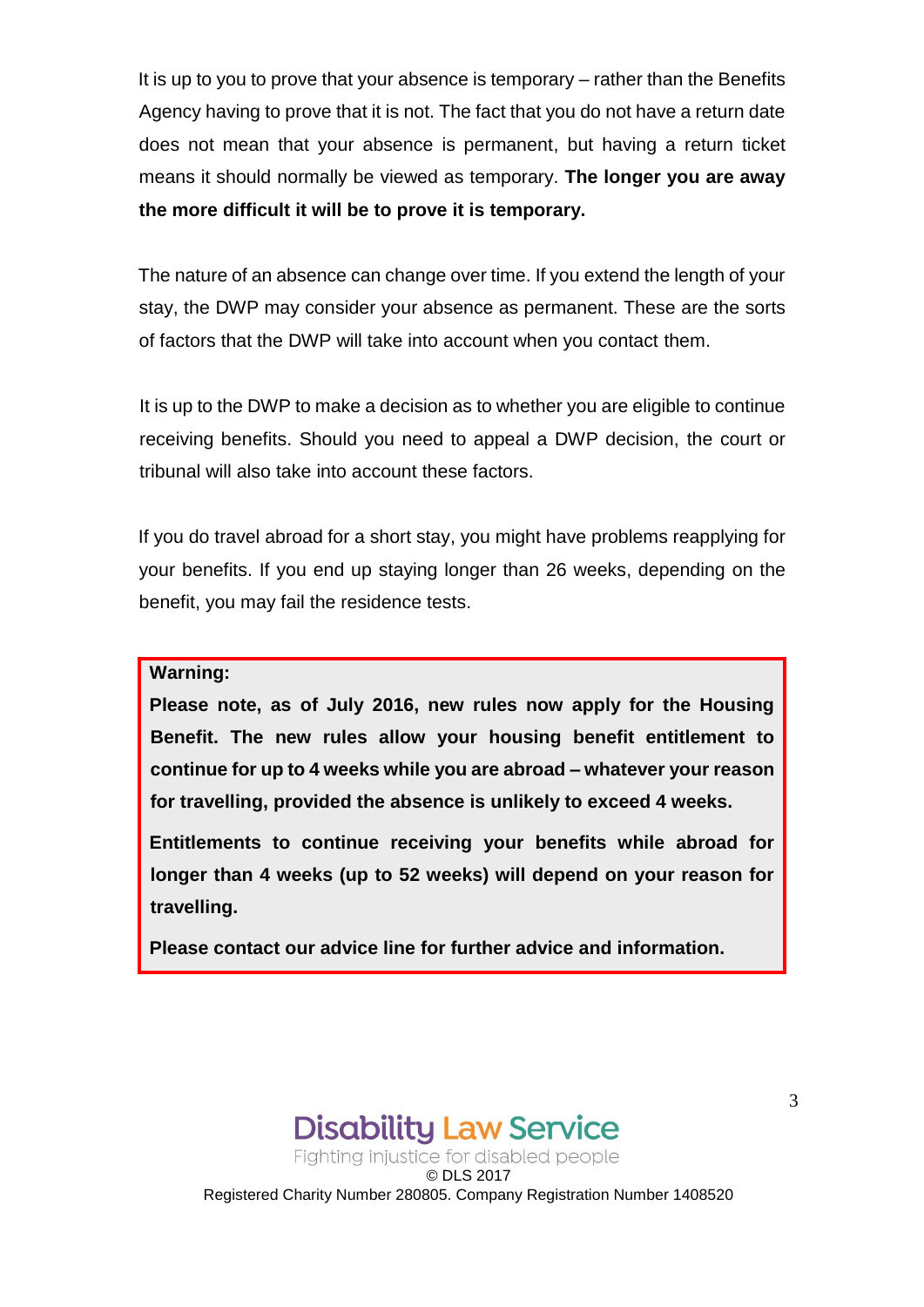# **Where are You Travelling To?**

### **European Economic Area Countries**

Certain more generous rules apply if you are travelling or moving to a country within the European Economic Area (EEA). A list of countries which are included in the EEA are listed below. If you are moving to one of these countries, then European Community (EC) law will apply. If there is a conflict between EC law and UK social security law, EC law will override the UK law.

More generous rules apply to EEA nationals who have been employed or selfemployed; stateless persons; students; or refugees. They also apply to the family members of those three groups who are classed as dependents.

**Warning:** 

**Please note, the UK is currently in the process of withdrawing its membership of the EU. This could affect the rules for benefits payments when abroad. We will update this factsheet once the process has been finalised.**

**Please contact our benefits advice line for further advice and information.** 

#### *Current EC countries include:*

#### EU Countries\*

Austria, Belgium, Bulgaria, Cyprus, the Czech Republic, Denmark, Estonia, Finland, France, Germany, Greece, Hungary, Ireland, Italy,

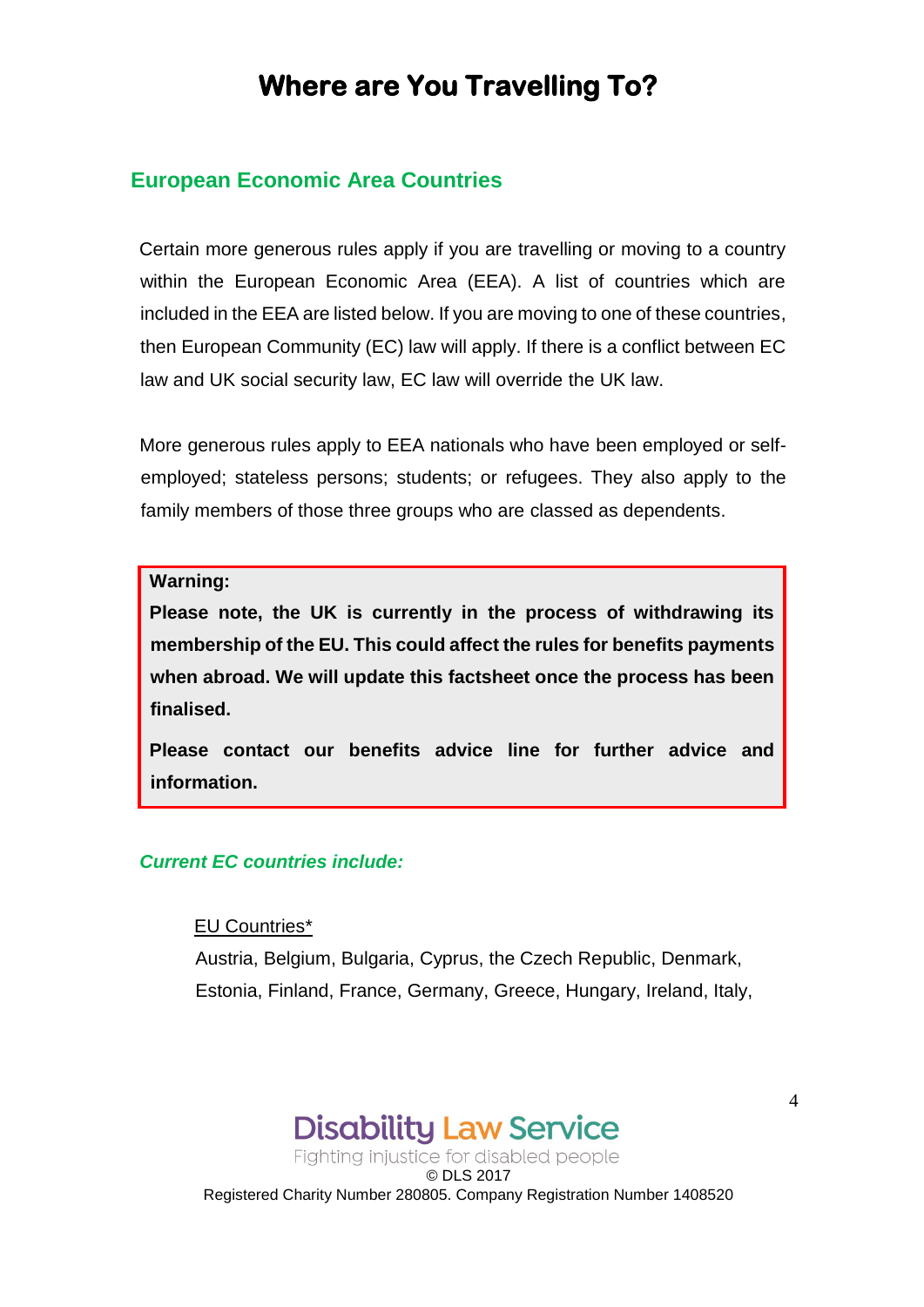Latvia, Lithuania, Luxembourg, Malta, Netherlands, Poland, Portugal, Romania, Slovakia, Slovenia, Spain, Sweden, and the UK (including Gibraltar for this purpose).

\*Croatia is currently in the process of becoming an EU member. We will update this list once they become a member.

#### EEA Countries

Iceland, Liechtenstein, and Norway are all EU member countries. Switzerland is not an EEA country, but participates in the arrangement.

#### **Non-European Economic Area Countries (EEA)**

There are a number of reciprocal agreements which allow UK citizens to continue to claim their social security benefits when abroad in a non-EEA country.

This means you may be able to claim certain benefits, whilst living **(permanently)** in the reciprocal agreement country, from that country's government. The scope of the agreements can be difficult to track and you should always check with the DWP.

Please find on the next page a list of the countries with reciprocal agreements and the benefits which are allowed for each country.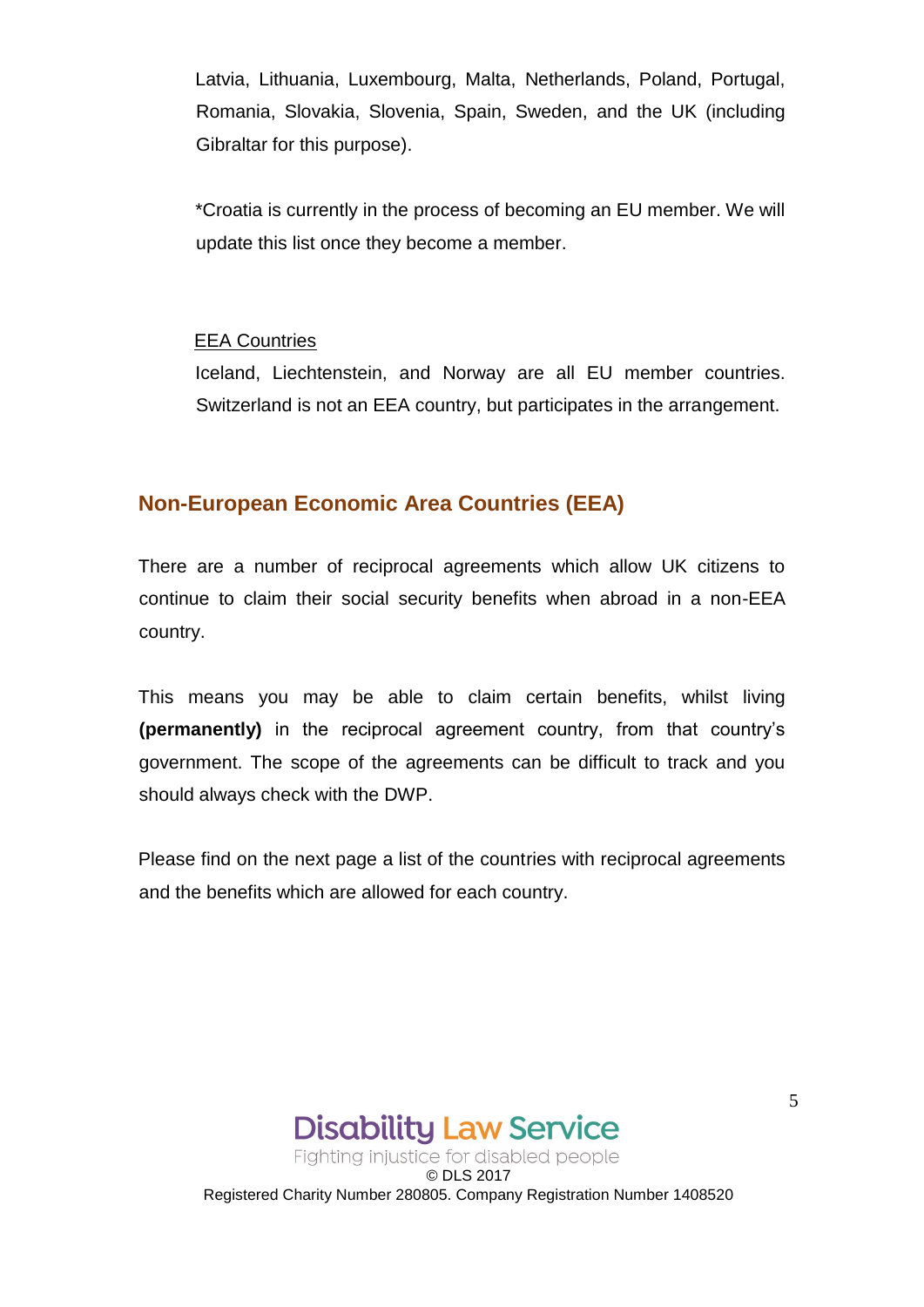#### *Countries with Reciprocal Agreements*

|                  | AA | <b>BB</b> | CA | CB | <b>DLA</b> | <b>IIDB</b> | <b>JSA</b> | ESA* UC MB* |  | $SP*$ |
|------------------|----|-----------|----|----|------------|-------------|------------|-------------|--|-------|
| <b>Barbados</b>  |    | X         |    | X  |            | X           |            | X           |  |       |
| <b>Bermuda</b>   |    | X         |    |    |            | X           |            |             |  |       |
| Bosnia and       |    | X         |    | X  |            | X           |            | X           |  |       |
| Herzegovina      |    |           |    |    |            |             |            |             |  |       |
| Canada           |    | X         |    | X  |            |             |            |             |  |       |
| Croatia          |    | X         |    | X  |            | X           |            | X           |  |       |
| Guernsey         |    | X         |    | X  |            | X           |            | X           |  |       |
| Israel           |    | X         |    | X  |            | X           |            | X           |  |       |
| Jamaica          |    | X         |    |    |            | X           |            | X           |  |       |
| Jersey           |    | X         |    | X  |            | X           |            | X           |  |       |
| Kosovo           |    | X         |    | X  |            |             |            | X           |  |       |
| Macedonia        |    | X         |    | X  |            | X           |            | X           |  |       |
| <b>Mauritius</b> |    | X         |    | X  |            | X           |            |             |  |       |
| Montenegro       |    | X         |    | X  |            | X           |            | X           |  |       |
| New Zealand      |    | X         |    | X  |            |             |            |             |  |       |
| The Philippines  |    | X         |    |    |            | X           |            |             |  |       |
| Serbia           |    | X         |    | X  |            | X           |            | X           |  |       |
| Turkey           |    | X         |    |    |            | X           |            | X           |  |       |
| <b>USA</b>       |    | X         |    |    |            |             |            | Χ           |  |       |

- AA Attendance Allowance
- CC Carer's Allowance
- BB Bereavement Benefits
- 
- CB Child Benefit<br>
DLA Disability Livir • DLA – Disability Living Allowance
- IIDB Industrial Injuries Disablement Benefit
- JSA Jobseekers Allowance
- ESA Employment Support Allowance (Whether you can receive this benefit will depend on whether your employer pays your national insurance contributions).
- UC Universal Credit
- $SP^*$  Sick pay (Whether you can receive this benefit will depend on whether your employer pays your national insurance contributions).
- MB<sup>\*</sup> Maternity Benefit (Whether you can receive this benefit will depend on whether your employer pays your national insurance contributions).

Please Note: Please always contact the DWP or your council first before travelling as this table may not always be accurate.

**Disability Law Service**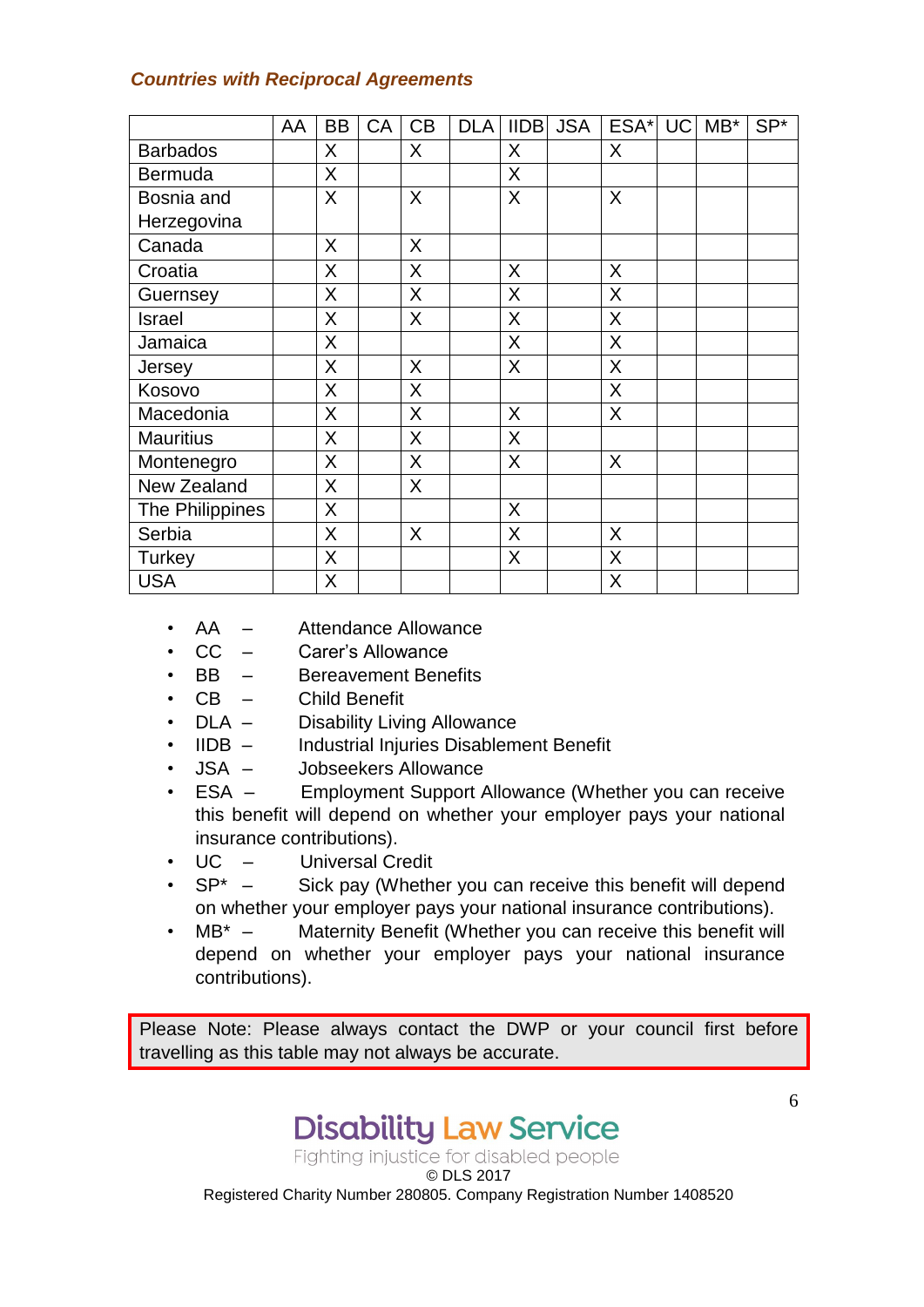# **Taking your Benefits Abroad**

## **Statutory Sick Pay (SSP)**

#### *Travelling to an EEA Country –*

You can get SSP if you are eligible and either of the following apply:

- 1. You work for a UK employer in the EEA or Switzerland; *or*
- 2. You work outside the EEA and your employer pays National Insurance contributions for you.

The current government mandated rate for SSP is £89.35 per week. You can get more if your company has a sick pay scheme (or 'occupational scheme'). Please check your employment contract for further details.

#### *Travelling to a non-EEA Country –*

As long as the normal conditions of entitlement are met, this benefit can continue to be paid whilst abroad. The only requirement is your employer be present or resident and have a place of business in the UK.

## **Incapacity Benefit (IB)**

**Please Note:** IB has been replaced by the Employment and Support Allowance (ESA). You'll be reassessed if you're already claiming IB to decide if you are capable of work or eligible for ESA.

> **Disability Law Service** Fighting injustice for disabled people

© DLS 2017 Registered Charity Number 280805. Company Registration Number 1408520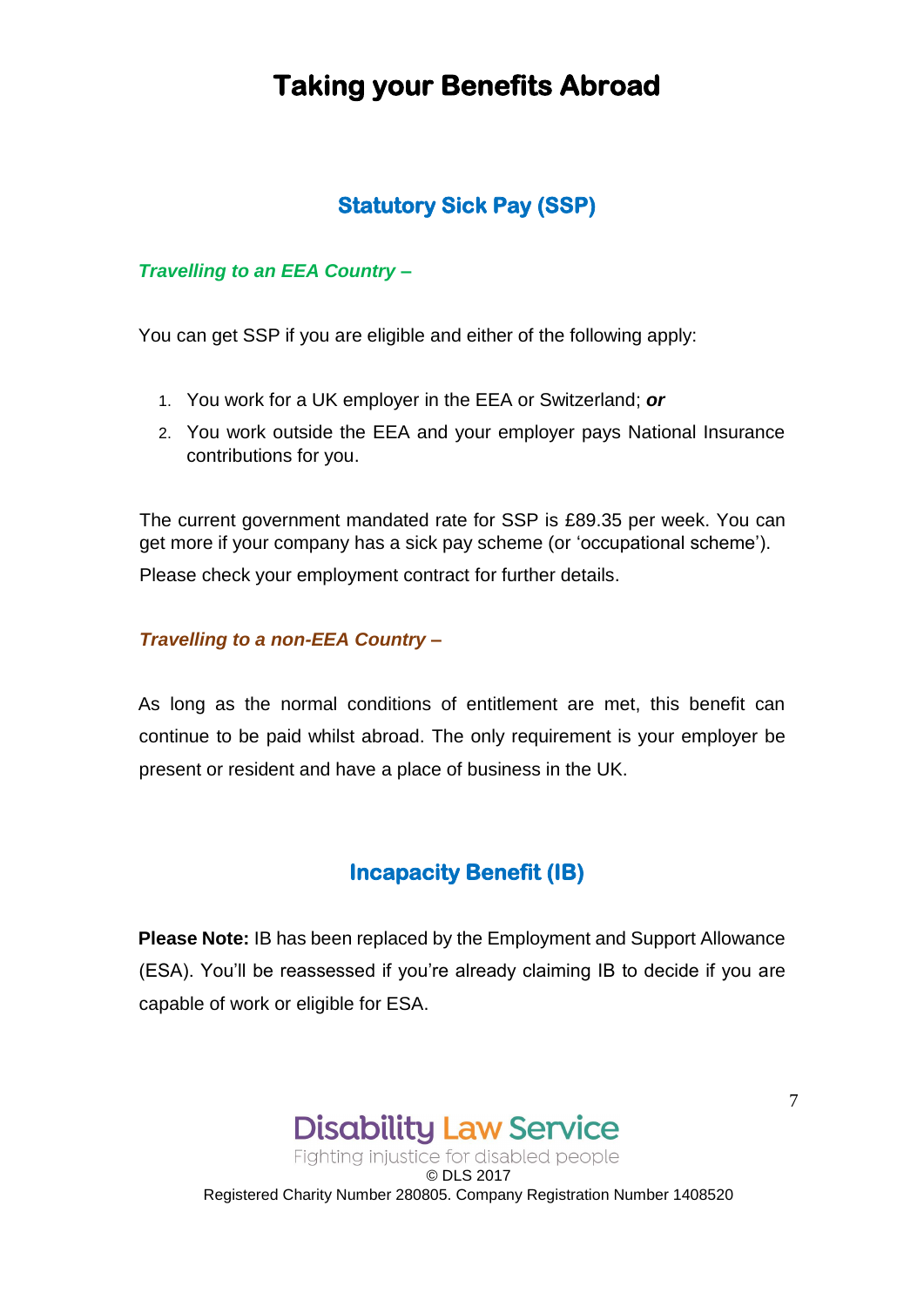If you live abroad and claim IB, your claim will be reviewed to see if you can get ESA instead.

#### *Travelling to an EEA Country –*

Generally, short-term IB can be paid in EEA countries if you plan to live in the EEA country or are travelling to obtain medical treatment. You will need to get DWP agreement (by reporting to your local Job Centre Plus) before you leave.

Long term IB (the rate of IB paid after 52 weeks of incapacity) can be paid in EEA countries. Long term benefit is subject to age limits: i.e. it can be claimed up to the age of 65 when it becomes short term Incapacity Benefit.

#### *Travelling to a non-EEA Country –*

For both short and long term rates, you can be paid IB for up to **26 weeks** of a temporary absence as long as the DWP has given you permission, and:

- You have been incapable of work for at least six months and remain incapable of work while you are abroad; *or*
- You are going abroad to be treated for an illness or industrial injury, which began before you left the country. Going abroad to recover from an illness, i.e. convalescence, does not count.

For absences abroad longer than a year, IB can still be paid depending on whether there is a reciprocal agreement with the country of your destination.

# **Severe Disability Allowance (SDA)**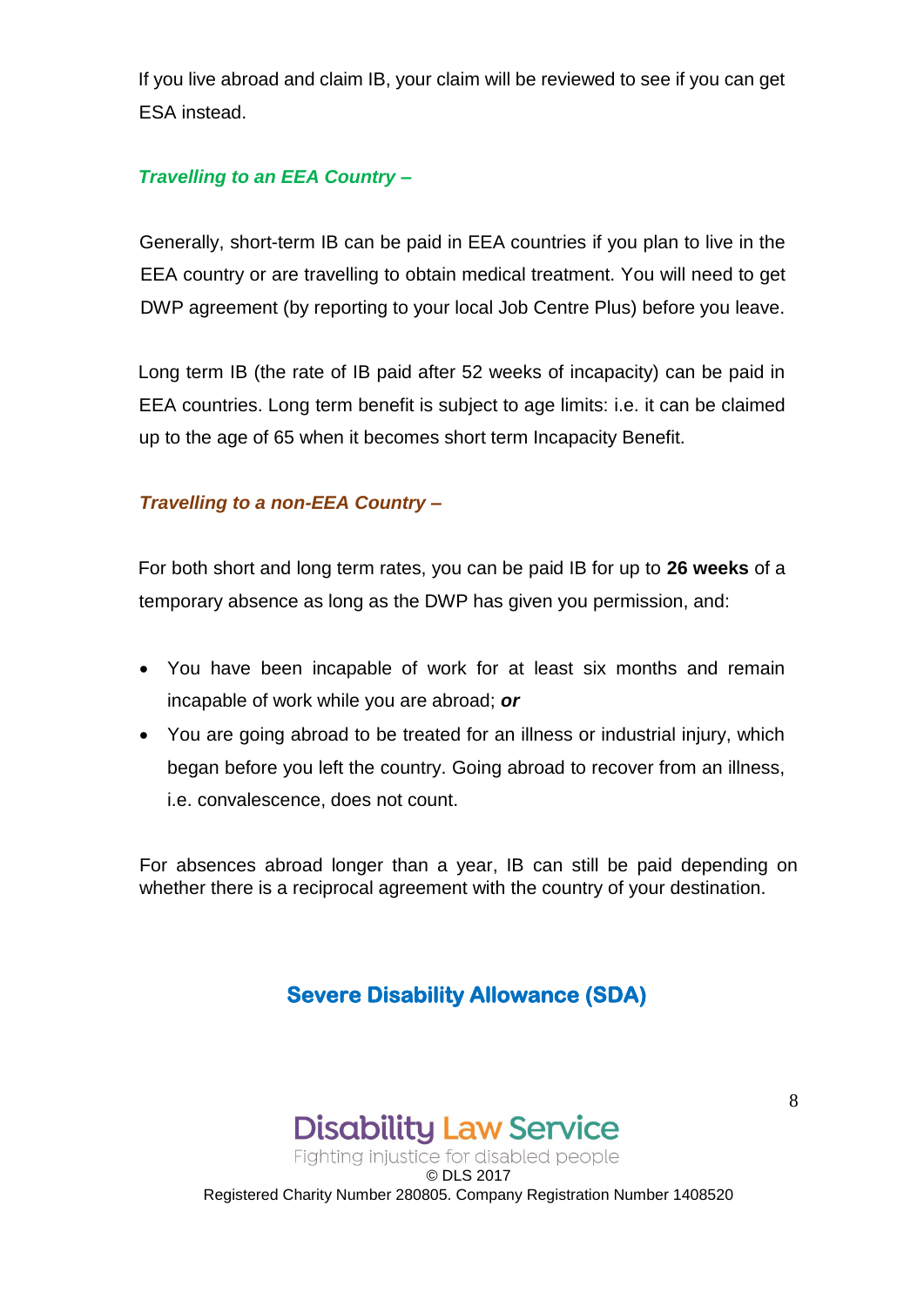**Please note:** SDA has been replaced by the Incapacity Benefit, which itself has been replaced by the Employment Support Allowance. Although, some individuals may still be receiving SDA.

*Travelling to an EEA Country –*

SDA, like Long term IB, can be paid in EEA countries.

*Travelling to a non-EEA Country –*

The rules for SDA are the same as that for Incapacity Benefit (see above).

# **Personal Independence Payment (PIP) / Disability Living Allowance (DLA)**

**Please note:** The DLA is currently being phased out for the majority of the population and will be replaced by PIP.

#### *Travelling to an EEA Country –*

PIP/DLA can be taken abroad (on a **temporary** basis) for up to **13 weeks**; or **26 weeks** if it's for medical treatment.

The rules are different if you decide to move abroad. Claimants of PIP **(Living Component)** and DLA **(Care Component)** can now continue to claim their benefits in another EEA country if:

1. They already live in another EEA country (you don't need to have claimed in the UK before you move) –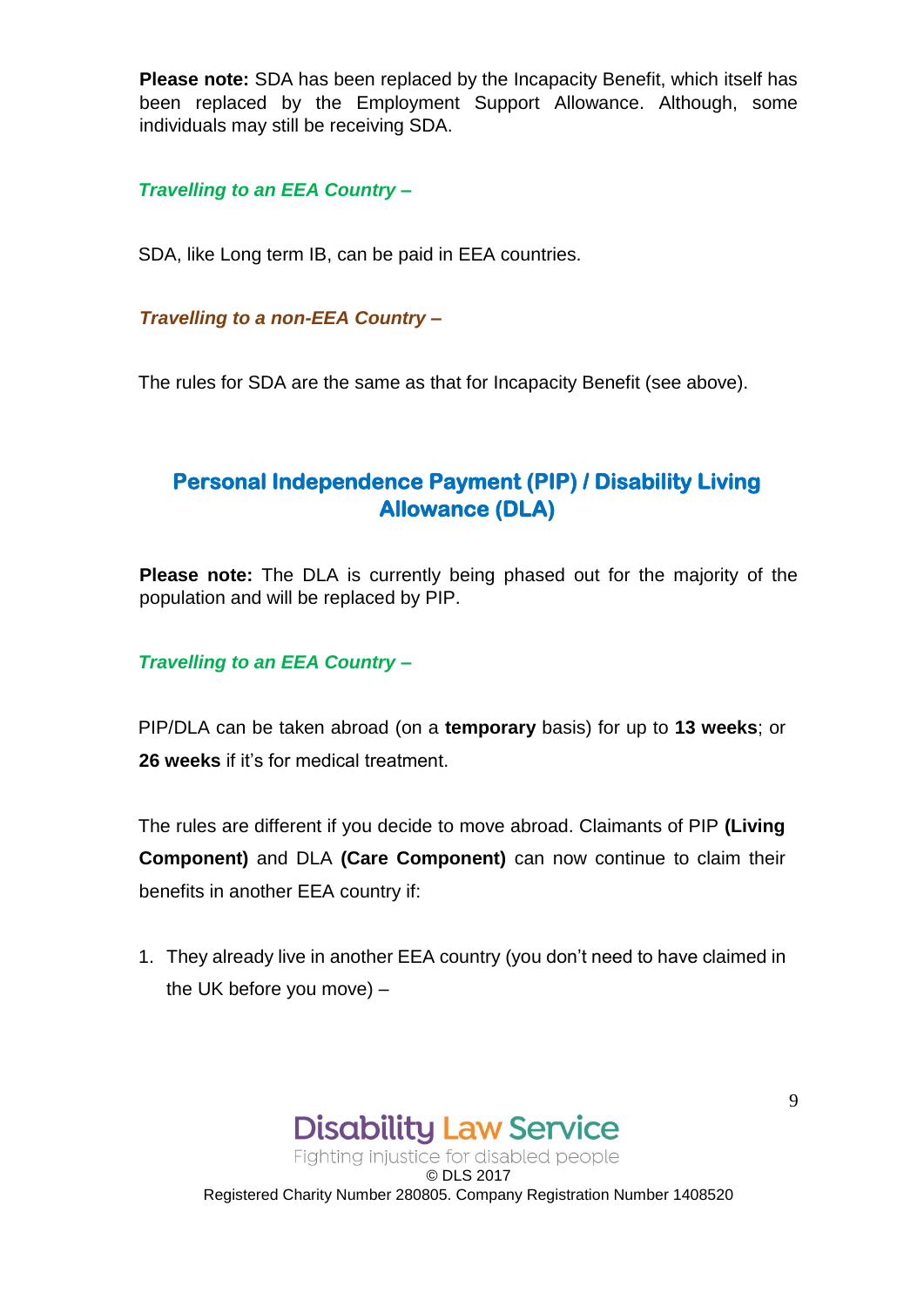To qualify, you must be a habitual resident in the EEA country or Switzerland, and have a genuine link with the UK social security system, (for example, you've lived or worked in the UK).

2. Are going abroad permanently to another EEA country –

To qualify, you or a family member must:

*(a)* Work in the UK or pay National Insurance in the UK because of work; *(b)* have paid enough National Insurance to qualify for contribution-based benefits; and *(c)* are getting State Pension, Industrial Injuries Benefit, contribution-based ESA or bereavement benefits.

The **Mobility Components** of PIP/DLA **cannot** be claimed when in another EEA country.

### *Travelling to a non-EEA Country –*

PIP/DLA can continue to be paid for up to **13 weeks** (or **26 weeks** if it is for medical treatment) of a temporary absence.

The Care and Living components of PIP/DLA can be paid for longer if the absence:

- is temporary; *and*
- is for the purpose of being treated for an illness or disability which began before you left the country; *and*
- the DWP agrees it is consistent with the proper administration of the Act to pay for longer.

If you are abroad for longer than 26 weeks you will have problems requalifying for the benefit on your return – as you must have been in this country for 26 out of the last 52 weeks to satisfy the residence requirements.

10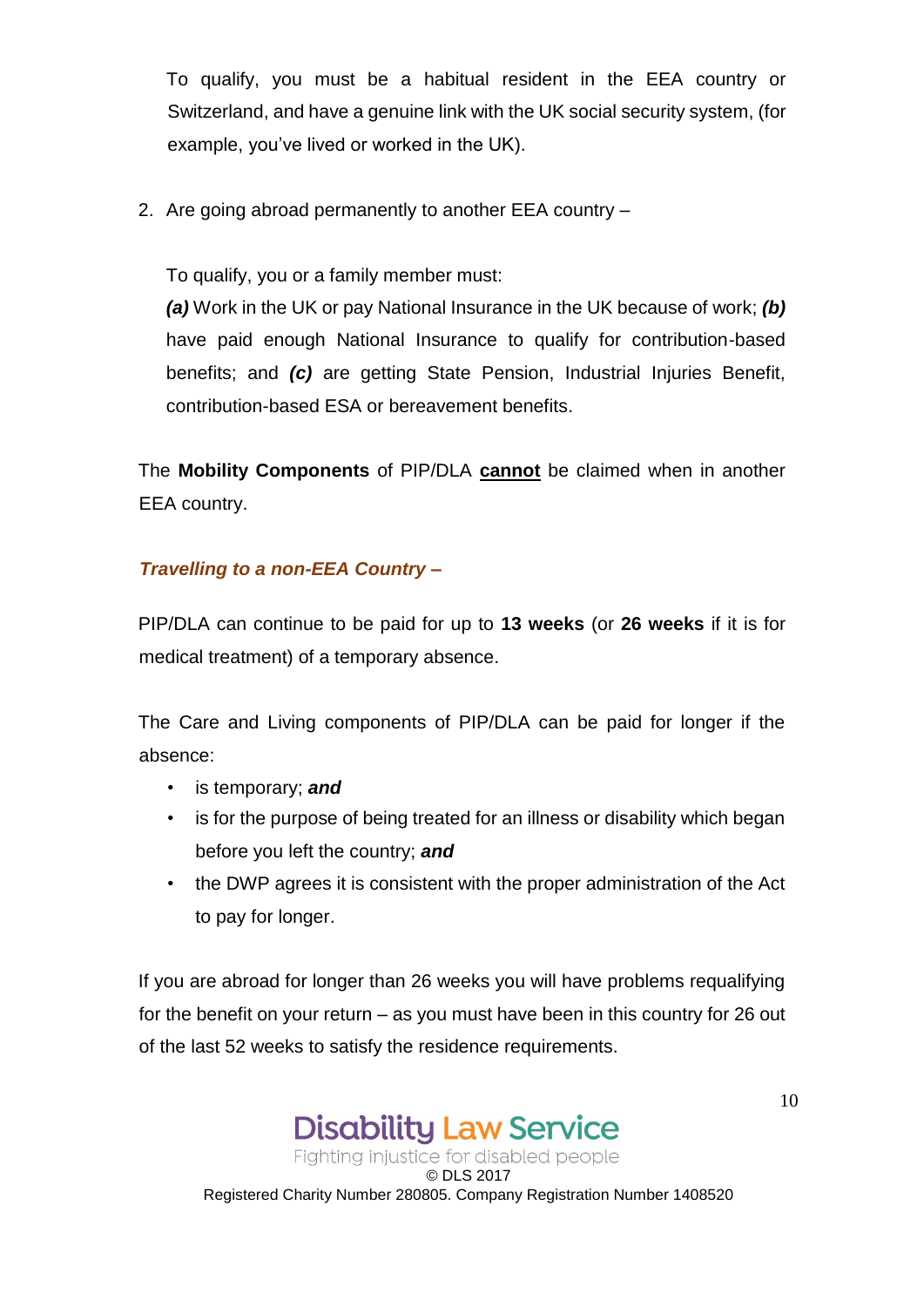# **Attendance Allowance (AA)**

#### *Travelling to an EEA Country –*

The rules for AA are the same as that for PIP/DLA (see above).

#### *Travelling to a non-EEA Country –*

The rules for Attendance Allowance are the same as for PIP/DLA (see above).

### **Carer's Allowance (CA)**

*Travelling to an EEA Country –*

The rules for CA are the same as for PIP/DLA (see above) with one minor difference:

- You can carry on claiming CA abroad (**on a temporary basis**) if you take up to **4 weeks** holiday out of a **26-week** period.

#### *Travelling to a non-EEA Country –*

CA can be paid for the first **four weeks** out of a 26-week period of a temporary absence if you go without the person you are caring for.

If you go abroad temporarily to care for that person, then it can be paid for up to 13 weeks as long as they are in receipt of PIP, DLA or Attendance Allowance. You will still have to provide 35 hours of care a week while you are abroad.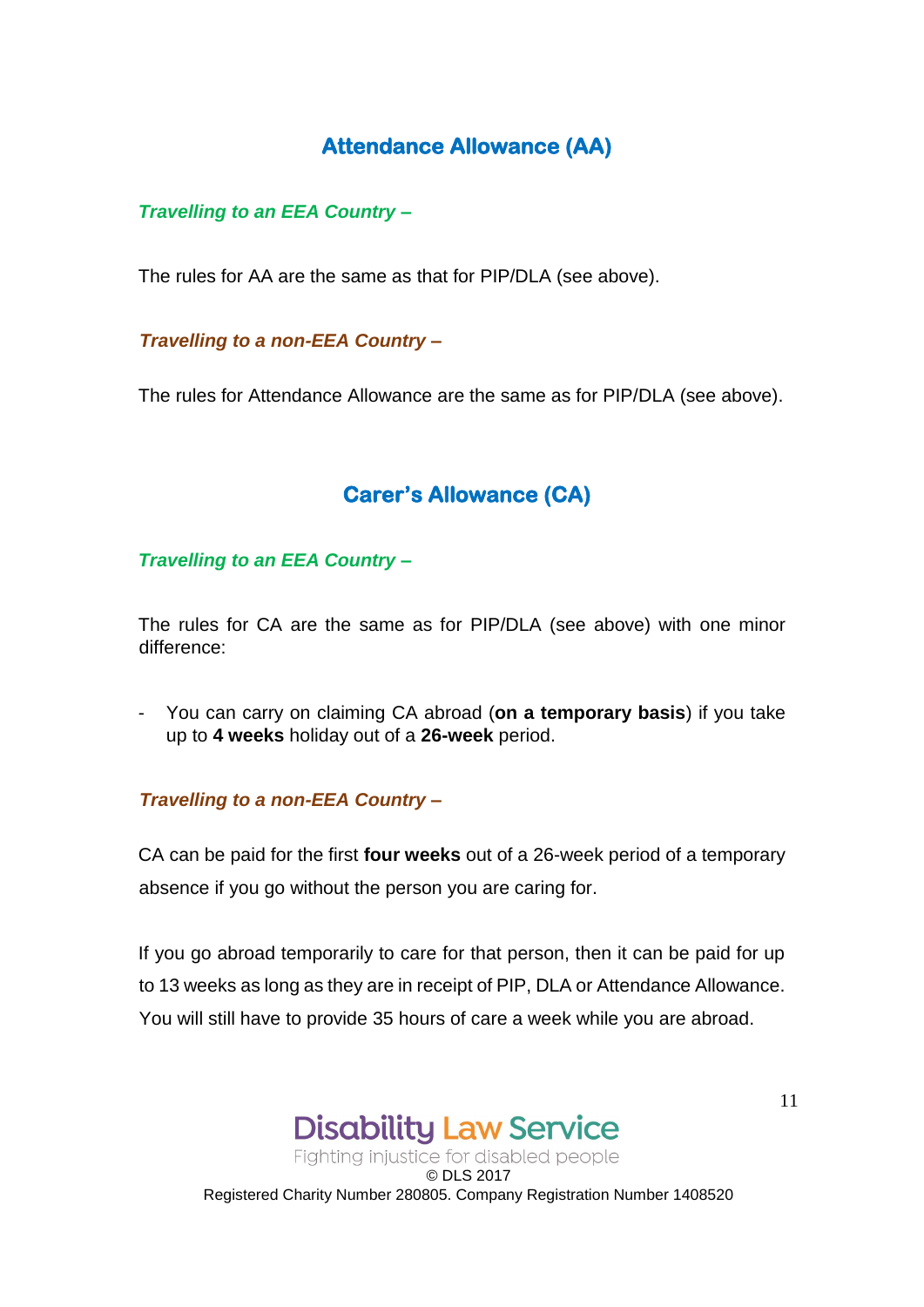### **Industrial Injuries Disablement Benefit (IIDB)**

#### *Travelling to an EEA Country –*

IIDB continues to be paid in EEA countries without any time limit as long as you have the entitlement before you leave the UK.

#### *Travelling to a non-EEA Country –*

**1. Basic Disablement Benefit** and **Retirement Allowance** are payable while you are abroad no matter how long you are away. A claimant does not have to satisfy any residence conditions to claim the benefit. However, it may not be payable if the accident occurred or the prescribed disease was contracted outside Great Britain or the EEA. If a person sustains an industrial accident or contracts a prescribed disease outside Great Britain or the EEA, but during his absence he has paid Class 1 contributions (or Class 2 as a volunteer development worker), the benefit can be claimed on returning to Great Britain.

A claimant who sustains an industrial accident or contracts a prescribed disease in a country with a **reciprocal agreement** may qualify under the terms of that agreement.

- **2. Constant Attendance Allowance** and **Exceptionally Severe Disablement Allowance** can be paid for the first six months of a temporary absence. This period may be extended by the DWP on agreement.
- **3. Reduced Earnings Allowance (REA)** is paid for the first three months of a temporary absence as long as you are entitled and have claimed before you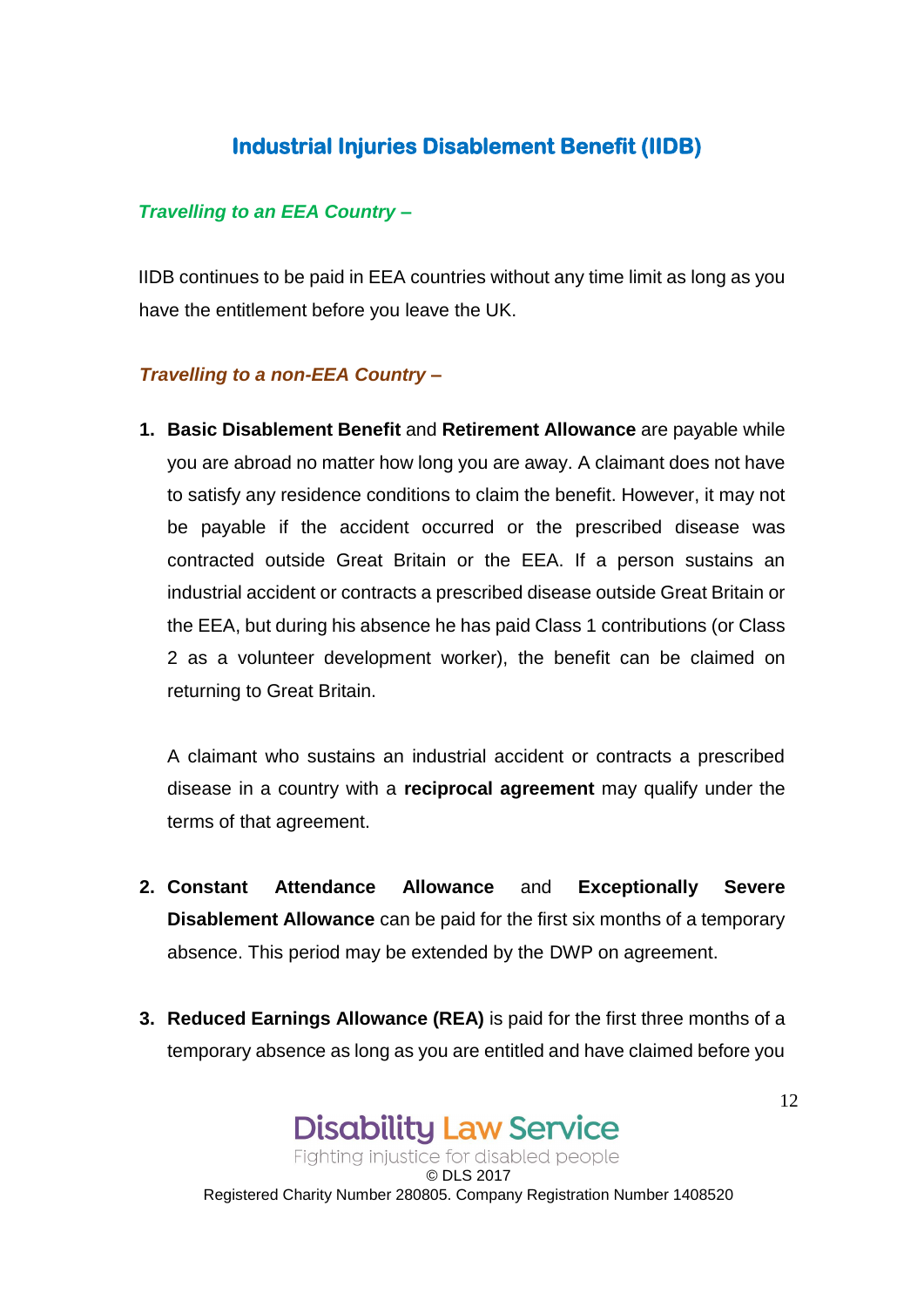go and your absence abroad is not for work purposes. This period may be extended by the DWP on agreement.

### **State Pensions and Bereavement Benefits (SP&BB)**

#### *Travelling to an EEA Country –*

These continue to be paid in EEA countries and you are entitled to the annual increases as if you were in the UK.

#### *Travelling to a non-EEA Country –*

These are payable while you are abroad no matter how long you are away. If you are living permanently abroad, you will not receive your annual uprating unless the country you are living in has a reciprocal agreement with Great Britain to cover the payment of increases. If you were abroad at the time of your spouse's death, you might be disqualified from a bereavement benefit unless:

- Your late spouse/civil partner was in Great Britain when they died; **or**
- You were in the country at the time of death; **or**
- You returned within 4 weeks of their death; **or**
- Their National Insurance Contribution record is sufficient to satisfy the contribution condition of a widowed parent's allowance or bereavement allowance.

## **Pension Credit (PC)**

*Travelling to an EEA Country –*

# **Disability Law Service**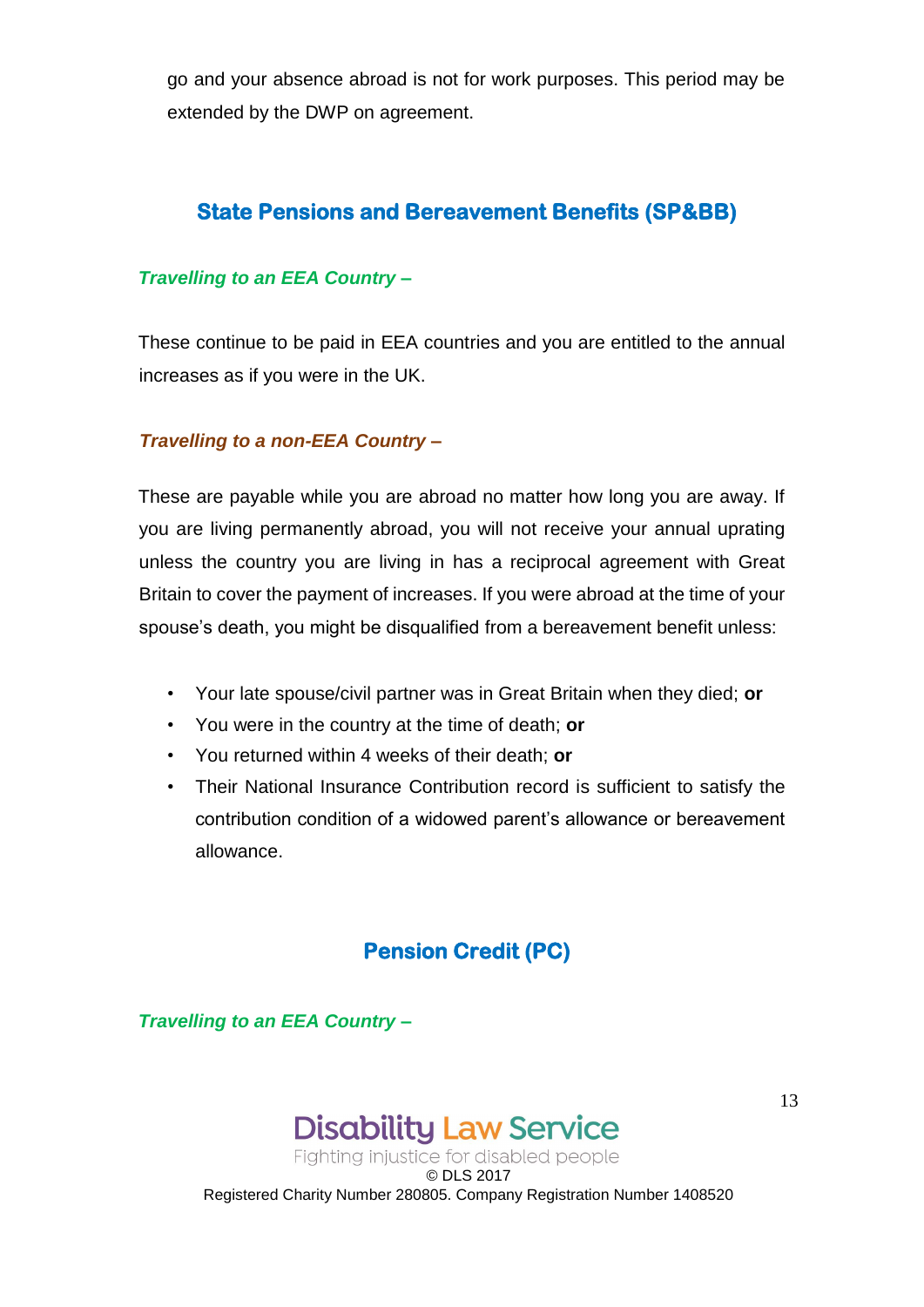Same rules as that for non-EEA countries (see below).

#### *Travelling to a non-EEA Country –*

You are entitled to continue to receive your PC while abroad, providing you do not intend, or are expected, to be away for more than **4 weeks.**

This can be extended for up to **8 or 26 weeks** where:

- **8 weeks:** The absence can be for up to 8 weeks if the absence is in connection with the death of your partner or a close relative.
- **26 weeks:** The absence can be for up to 26 weeks if you are absent because you, your partner or child are receiving medical treatment.

When you do travel, you must expect to return home within the acceptable periods. However, you can have several visits abroad each year – just as long as each visit does not exceed 4 weeks.

### **Employment Support Allowance (ESA)**

**Please note:** Income based ESA is currently being replaced by Universal Credit (UC). The rules that apply to UC are different to that of ESA, so please be aware of the difference if you are moved onto UC.

#### *Travelling to an EEA Country –*

Contributory ESA – depending on your national insurance contributions – can continue to be paid after the assessment phase (sometimes during depending on your circumstances) if it is classed as an 'invalidity benefit'.

#### *Travelling to a non-EEA Country –*

If you are entitled to ESA before you travel, ESA can be taken abroad on a temporary basis:

# **Disability Law Service**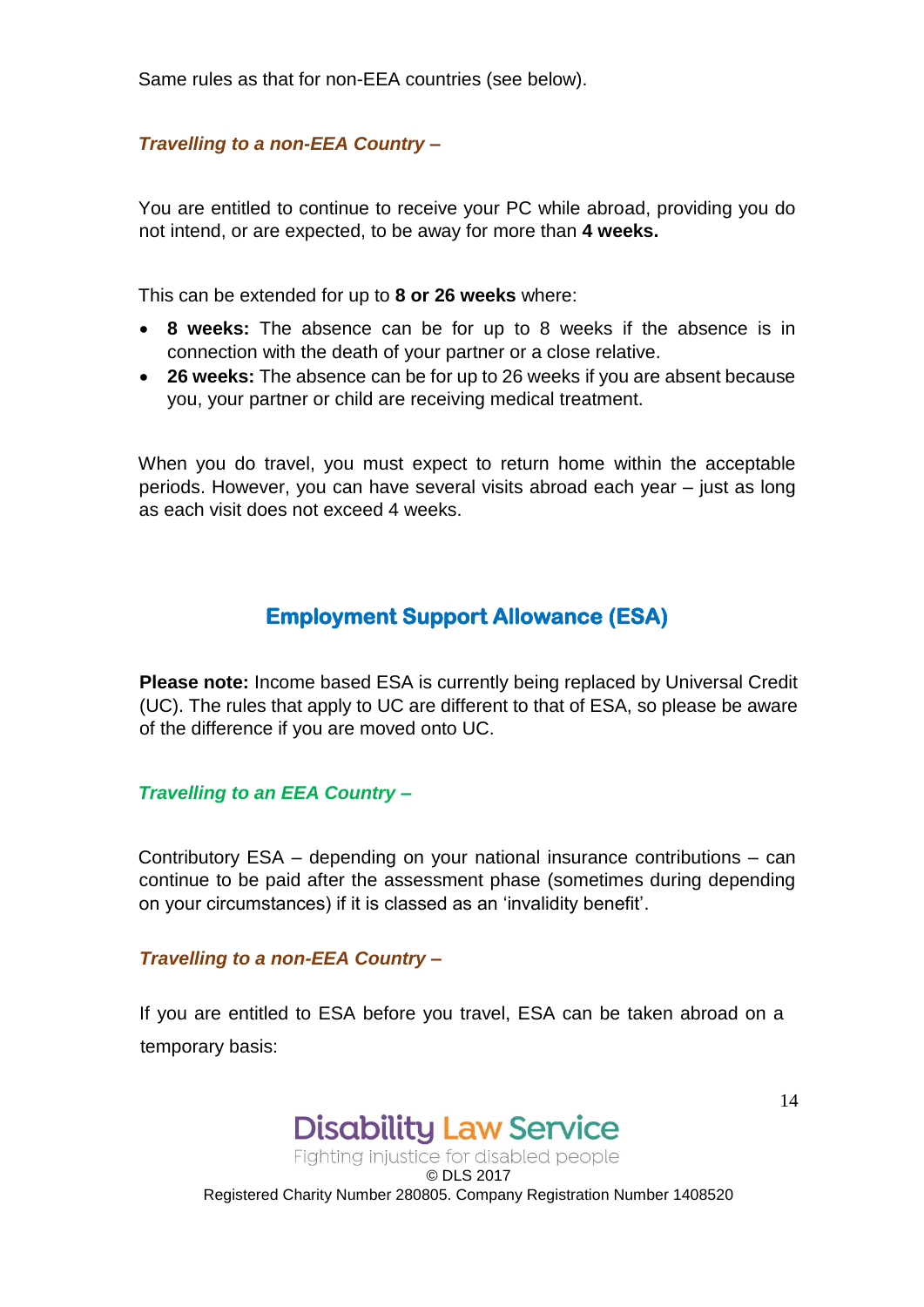- For the first **four weeks**; providing your absence is unlikely to exceed 52 weeks.
- For the first **26 weeks**; providing your absence is unlikely to exceed 52 weeks and you are travelling solely to treat (by a qualified practitioner) either:
	- a. Your disease or disablement which is directly linked to your limited capability for work; or
	- b. The disease or disablement of a dependent child who you are accompanying.

You may be able to claim ESA while abroad on a **permanent basis** if your absence is for NHS treatment at a hospital or other facility outside the UK, or you are living with a close family member who is a serving member of the armed forces.

You must always tell the Employment and Support Allowance Centre straight away if you plan to travel abroad or your benefit may be affected.

# **Income Support (IS)**

**Please note:** IS is currently being replaced by Universal Credit (UC). The rules that apply to UC are different to that of IS, so please be aware of the difference if you are moved onto UC.

*Travelling to an EEA Country –*

Same rules as that for non-EEA countries (see below).

*Travelling to a non-EEA Country –*

# **Disability Law Service**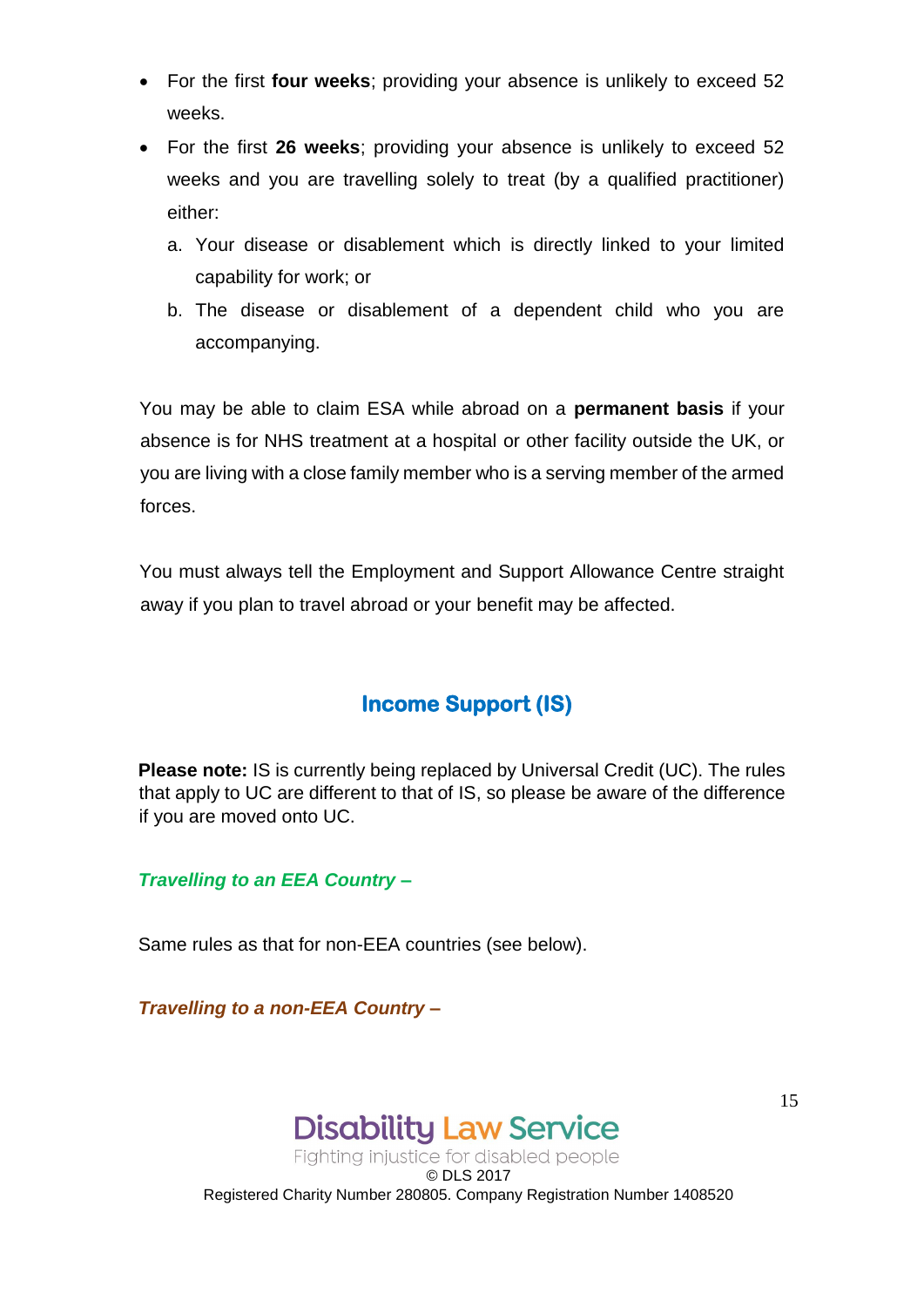You must be entitled to IS before you go and your absence must be temporary and you must expect it to be for less than one year. You must also continue to fulfil the other criteria for IS (e.g. be incapable to work or a single parent).

- a) **Income support for four weeks** You will be entitled to receive IS for up to four weeks if you meet the following conditions:
	- **1. You are not in one of the following groups of people who can claim IS:**
		- You are in education; *or*
		- You are involved in a trade dispute; *or*
		- You are entitled to Statutory Sick Pay; *or*
		- You are appealing against a decision that you are not incapable or work.
	- **2. If you do not fit into one of the groups above, one of the following conditions must also apply:** 
		- You travel to Northern Ireland. (After four weeks you must claim IS from the Northern Ireland Benefits Agency); *or*
		- You and your partner are both abroad and s/he qualifies for a pensioner, enhanced pensioner, higher pensioner, disability or severe disability premium; *or*
		- You have been continually incapable of work for 364 days; *or*
		- You have been continually incapable of work for 28 weeks and are either: terminally ill; or receiving the highest rate of DLA care component; or the enhance rate of the daily living component of PIP or armed forces independent payment; *or*
		- You are incapable of work and going abroad specifically for treatment by a qualified person and the Benefits Agency agrees that this rule applies to you.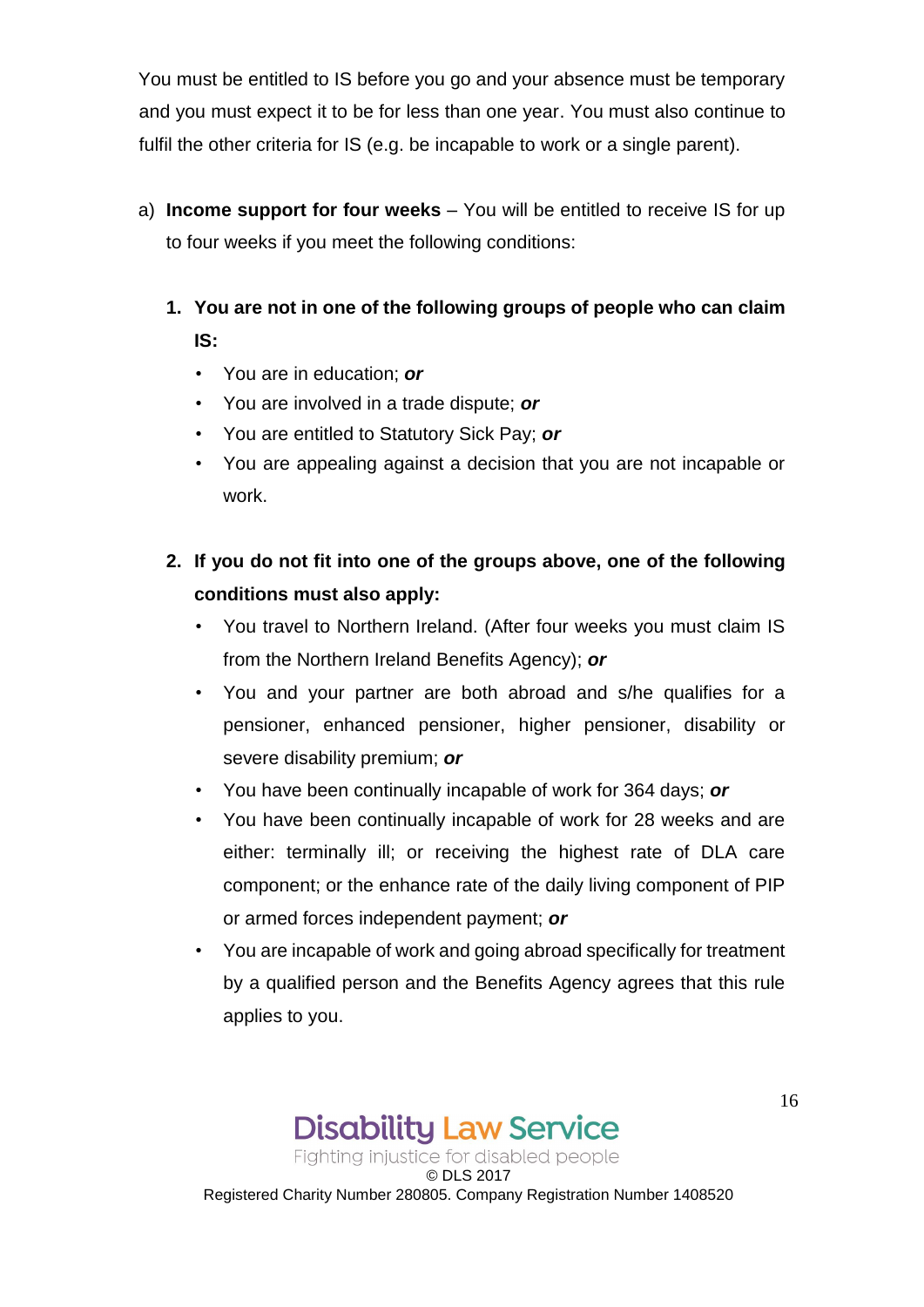(Periods of incapacity, separated by less than eight weeks, can be added together to make the 364 days or 28 weeks. This means two or more periods of incapacity are treated as continuous if the break between them is not more than 56 days each time.)

b) **Income support for eight weeks** – You will be entitled to IS for eight weeks (providing it is unlikely to exceed 52 weeks) if you are taking a child abroad specifically to receive medical treatment from an appropriately qualified person. The child must count as a family member.

#### **Partner abroad:**

If you claim IS, and you are in the UK while your partner is abroad, the IS will include benefits for your partner for the first **four weeks** (or eight weeks if they meet the conditions for the eight week rule). After this benefits will reduce. Your partner's income and capital will affect your IS entitlement unless you do not intend to resume living together or the absence is likely to exceed 52 weeks.

## **Universal Credit (UC)**

#### *Travelling to an EEA Country –*

Same rules as that for non-EEA countries (see below).

#### *Travelling to a non-EEA Country –*

UC can continued to be paid while abroad on a **temporary** basis for:

#### 1. **one month**:

- If the absence does not exceed (or is not expected to exceed) one month.

# **Disability Law Service**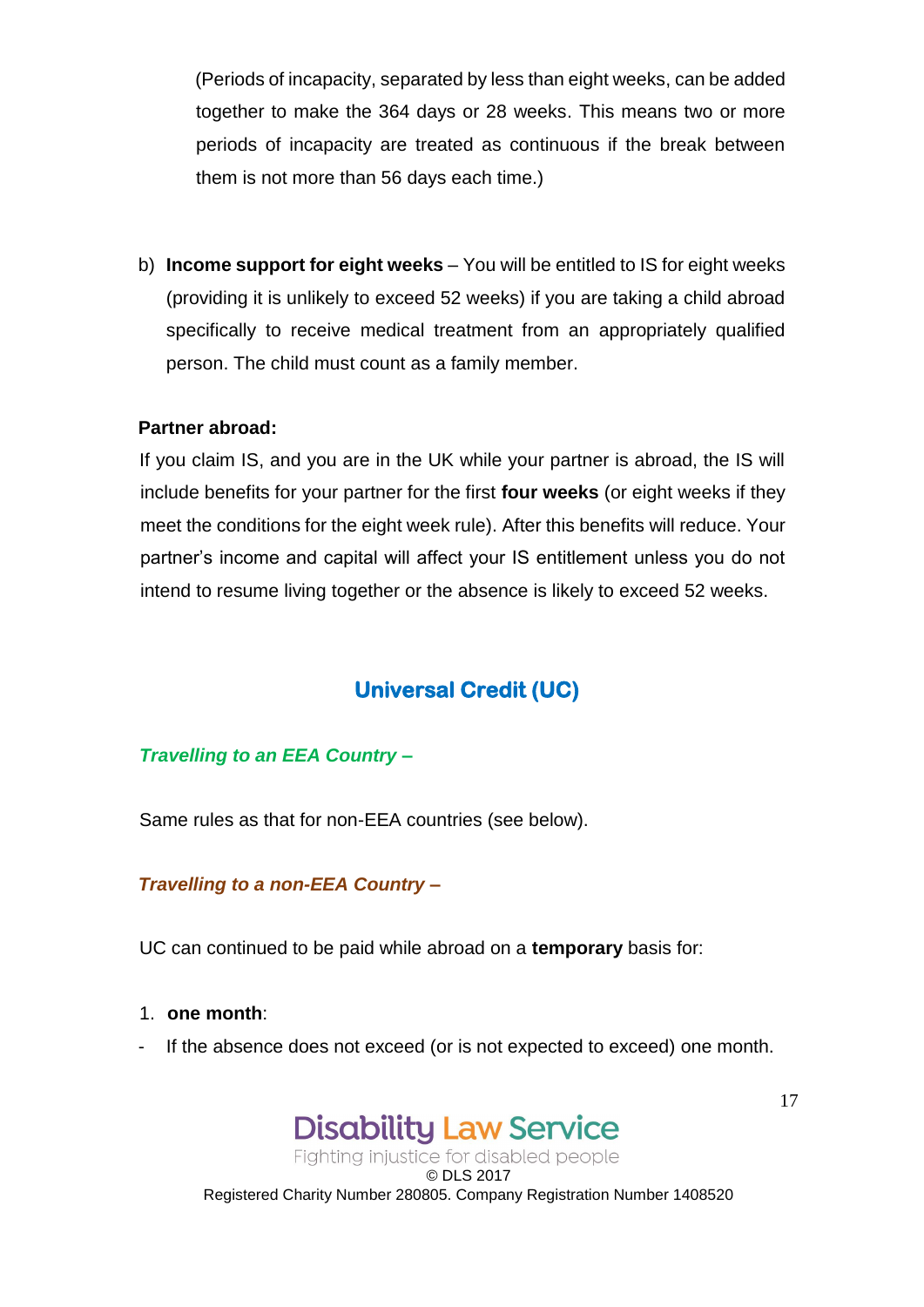#### 2. **two months**:

- If your absence is in connection with the death of your partner or child, or a close relative of yours or your partner or child, and it would be unreasonable for you to return to Great Britain within the first month.

#### 3. **six months**:

- if the absence does not exceed (or is expected to exceed) six months, and either because:
	- a. you are a mariner or continental shelf worker; *or*
	- b. your absence is solely in connection with the medically approved care, convalescence or treatment of you, your partner or child.

# **Housing Benefit (HB)**

**Please note:** Housing Benefit is currently being replaced by Universal Credit (UC). The rules that apply to UC are different to that of Housing Benefit, so please be aware of the difference if you are moved onto UC.

#### *Travelling to an EEA Country –*

Same rules as that for non-EEA countries (see below).

#### *Travelling to a non-EEA Country –*

**Please note:** New government rules were brought into force on the 28<sup>th</sup> of July, 2016. The new rules in application are less generous than before, and as such, you need to conscious of this when planning your travels abroad.

*New Rules (going abroad after the 28/7/16):*

You will be entitled to HB for up to **4 weeks** if:

18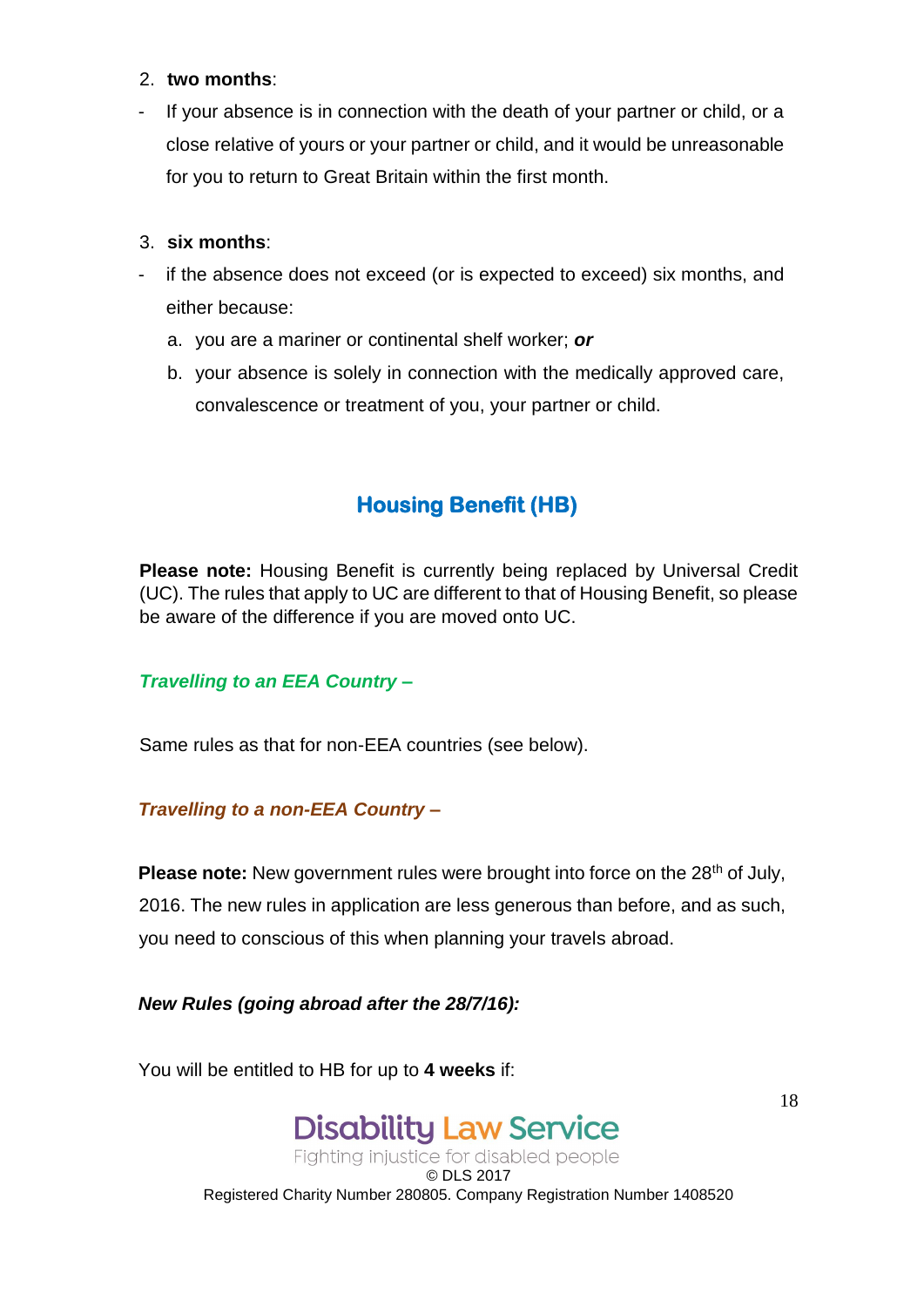- Your absence is temporary;
- Is unlikely to exceed 4 weeks;
- You do not sub-let your home; *and*
- You intend to return to it.

This may be extended to **26 weeks** if:

- You or your child of your partner is abroad to receive approved medical approved treatment; *or*
- You are caring for someone who is sick in the UK or abroad and the care you are providing is medically approved; *or*
- You are caring for a child whose parents or guardian is temporarily absent because of medical treatment; *or*
- You are a student eligible for HB; *or*
- You are undertaking a Government approved training course.

If you have been in receipt of Income Support and your Income Support stops you will need to reapply for HB. If you have another home abroad which you and members of your family (members of your household) occupy, then your absence from the UK could affect your entitlement for HB if your absences are long enough and regular to mean that your main home is not in the UK. For armed forces personnel and their family members, special and more favourable rules often apply. Contact our Welfare Benefits Officer for further details.

# **Council Tax Reduction (CTR)**

#### *Travelling to an EEA Country –*

Same rules as that for non-EEA countries (see below).

# **Disability Law Service**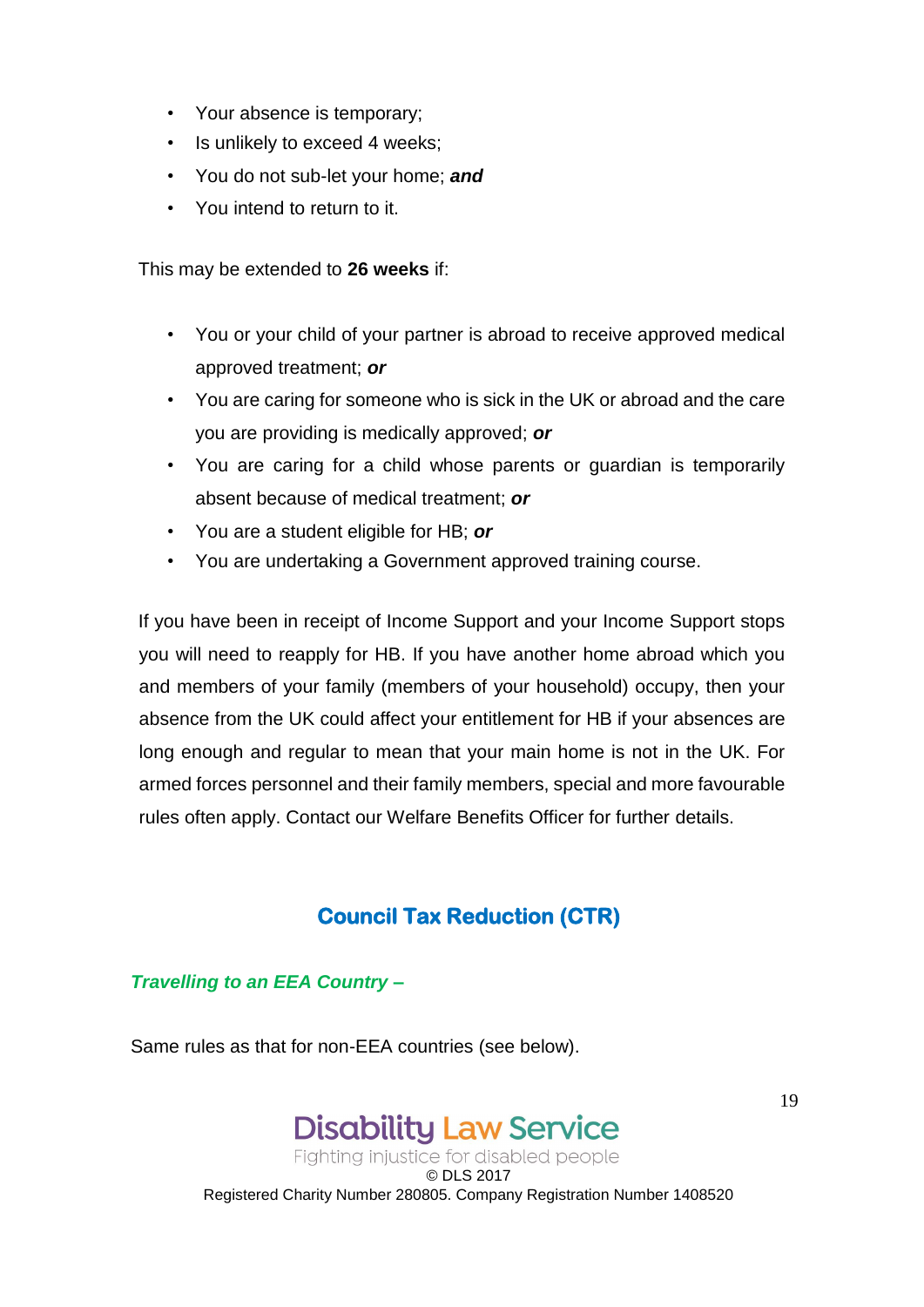#### *Travelling to a non-EEA Country –*

You will be entitled to CTR for up to **13 weeks** if:

- Your absence is temporary;
- Is unlikely to exceed 13 weeks;
- You do not sub-let your home; *and*
- You intend to return to it.

This may be extended to **52 weeks** if:

- You or your child of your partner is abroad to receive approved medical approved treatment; *or*
- You are caring for someone who is sick in the UK or abroad and the care you are providing is medically approved; *or*
- You are caring for a child whose parents or guardian is temporarily absent because of medical treatment; *or*
- You are a student eligible for HB; *or*
- You left your home because of violence and you are not entitled to HB for your new accommodation; *or*
- You are undertaking a Government approved training course.

If you have been in receipt of Income Support and your Income Support stops you will need to reapply for CTR. Contact our Welfare Benefits Officer for further details.